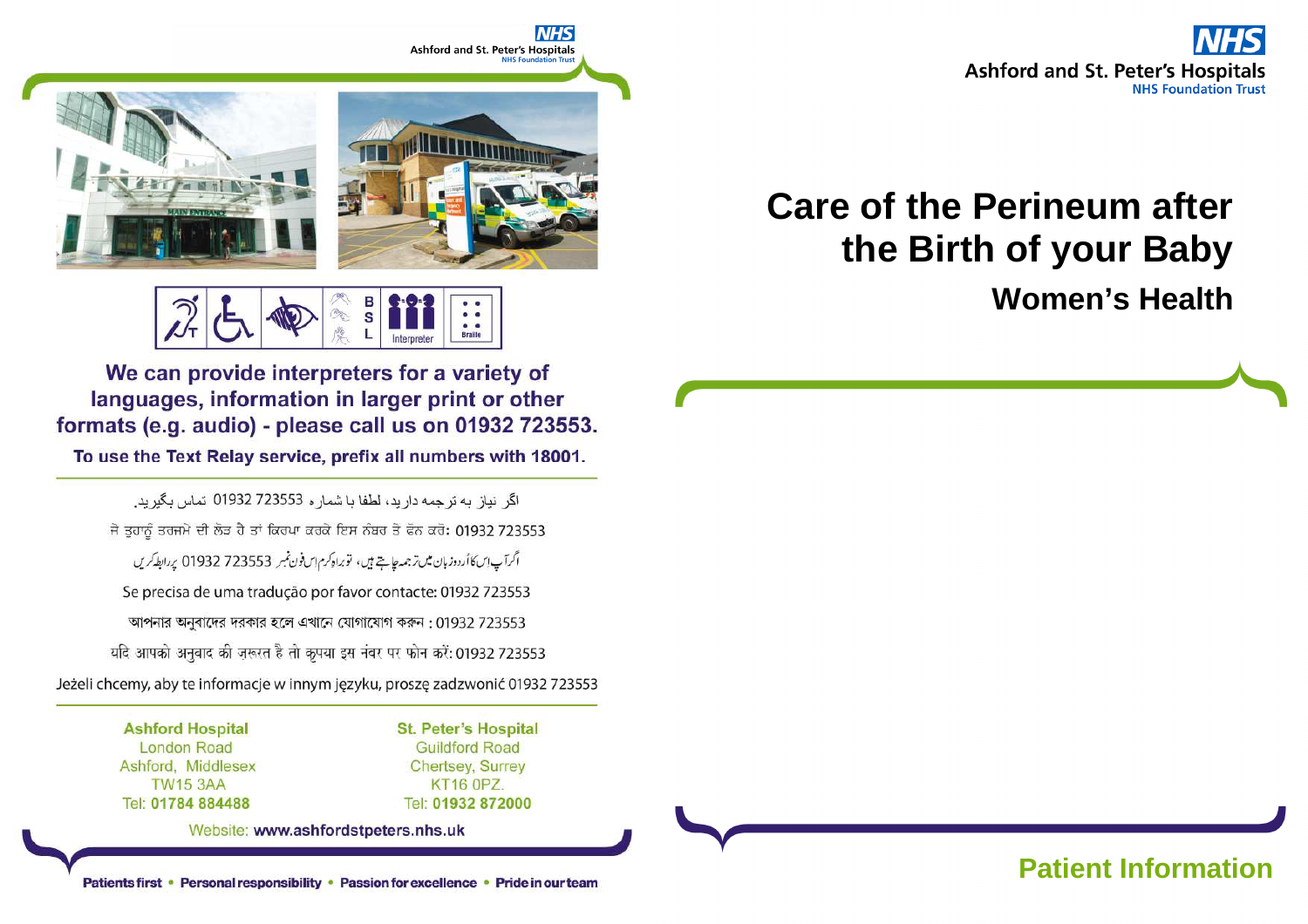#### **References**

National Institute for Health and Clinical Excellence (NICE) 2006 *Routine postnatal care of women and their babies*- Clinical Guideline 37 Available at: www.nice.org.uk

NMC Nursing Midwifery Council 2008 *The Code: Standards of conduct, performance and ethics for nurses and midwives* NMC, London

Steen M 2002 A randomised controlled trial to evaluate the effectiveness of localised cooling treatments in alleviating perineal trauma. *MIDIRS Midwifery Digest*12: 373-376

#### **Further Information**

 We endeavour to provide an excellent service at all times, but should you have any concerns please, in the first instance, raise these with the Matron, Senior Nurse or Manager on duty.

If they cannot resolve your concern, please contact our Patient Experience Team on 01932 723553 or email **asp-tr.patient.advice@nhs.net**. If you remain concerned, the team can also advise upon how to make a formal complaint.

**Author:** J Sinclair and S Astbury **Department:** Women's Health**Version:** 4 **Published:** May 2018 **Review:** May 2021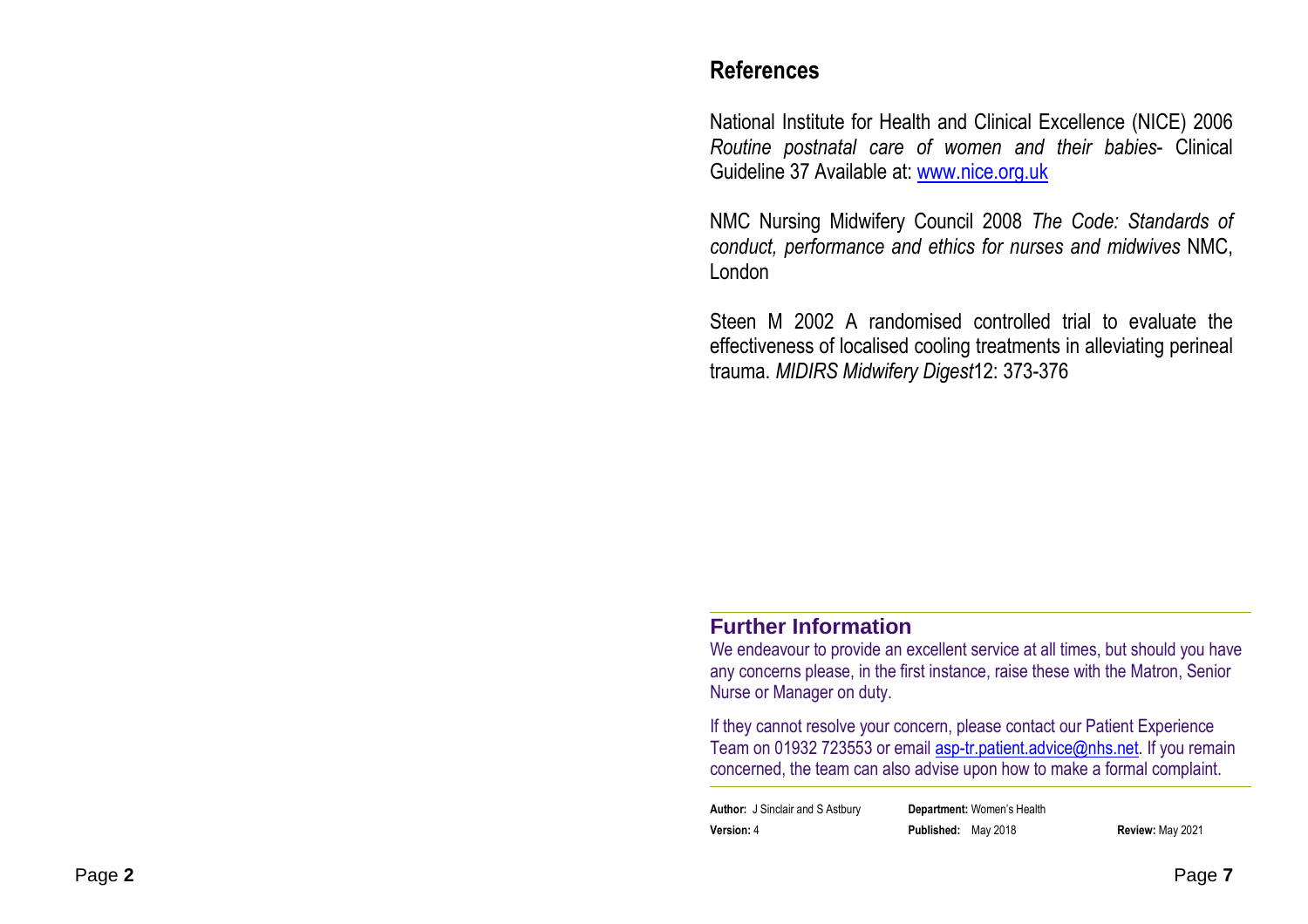#### **Having your bowels open**

- When you first have your bowels open after the birth you may worry about your stitches, you can safely open your bowels without damaging them. To help discomfort hold a clean pad against your perineum when you open your bowels, this will stop you feeling as if your stitches will split – they won't.
- Avoid constipation by drinking plenty of fluids and eating a healthy high fibre diet.
- If you feel you are unable to have your bowels open your midwife or your GP will be able to give you some medicine to help soften your stools and make it easier for you.

### **What about sex?**

There is no right time to resume having sex, for some it is 2 weeks and for others 6 – 12 months. Take things slowly and be prepared for it to feel different. It is quite safe to have sex when you are ready but don't forget to use contraception and if you need to, use a lubricating jelly for the first few times. If intercourse is painful ask your midwife or GP for advice.

## **Care of the Perineum after the Birth of your Baby**

This leaflet is intended to give you additional information to that received from a healthcare professional.

The area of skin and muscle (the perineum) between the vagina and back passage often gets torn during childbirth and occasionally tears occur in the labia (lips of the vagina) and inside the vagina. Some women may require an episiotomy (a cut on the perineum).

#### **How is the tear or cut repaired?**

It is repaired with dissolvable stitches which start to dissolve within 10-14 days, when the perineum should be healed, but take 6 weeks to completely dissolve.

#### **Looking after your stitches**

It is very common for the perineum to feel very sore following childbirth even if stitches are not necessary. All women are different, some find their stitches painful and others experience much less pain. This may last days or sometimes weeks. The following advice can aid healing, reduce discomfort and the risk of infection.